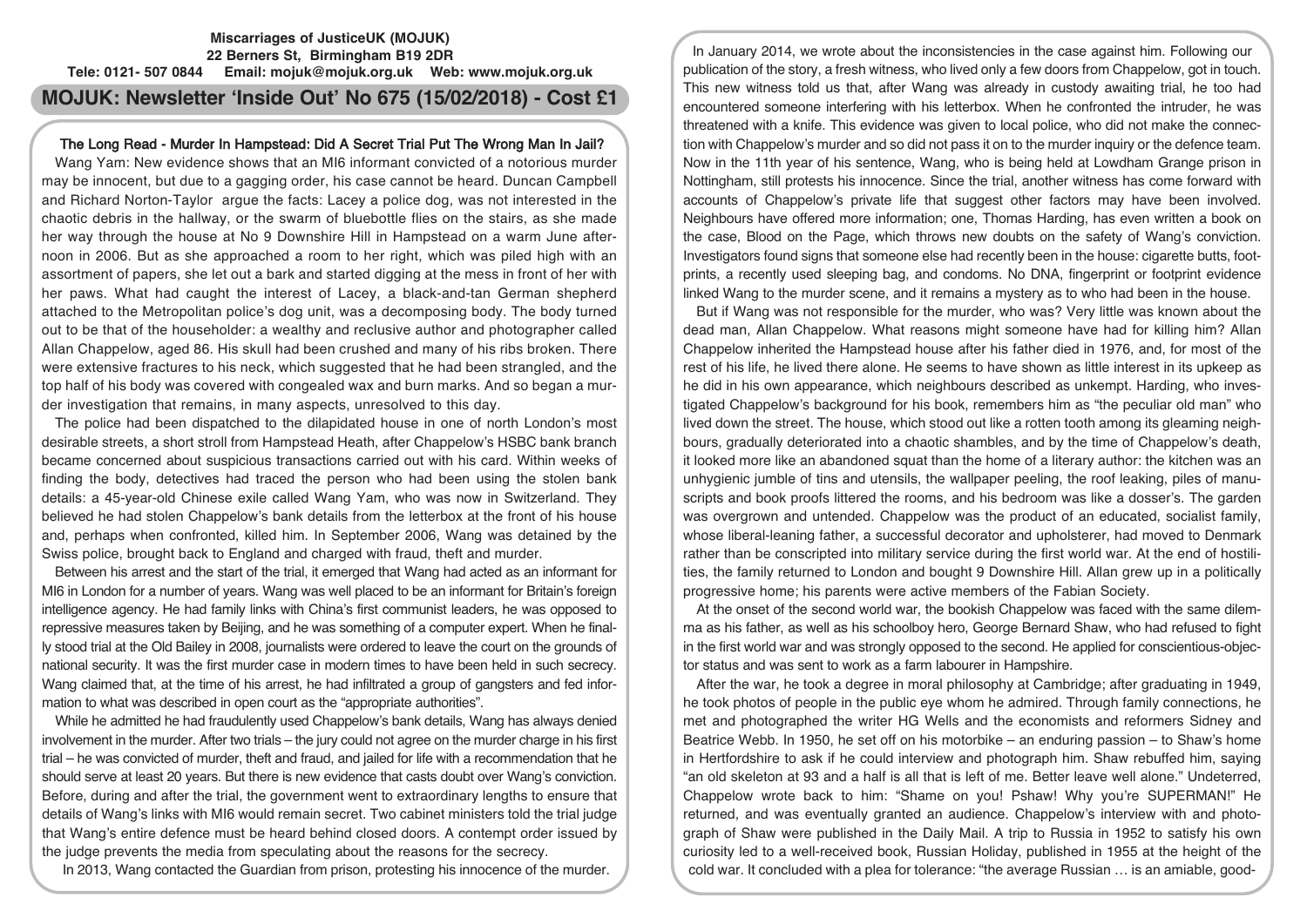natured human being with much the same basic needs as the man in the street of any other nation …Ignorance breeds fear. Fear breeds hate. Hate breeds hysteria. And hysteria can lead to war." But Shaw remained his chief interest. Two volumes, Shaw the Villager and Human Being (1961) and The Chucker-Out (1969), with an introduction by Vera Brittain, followed. His income from his writing was small, but he led an ascetic life and had few expenses. There were few visitors to 9 Downshire Hill, and no evidence of any long-term relationship. Most relatives assumed he was gay; a video of a gay pride march found among his belongings might seem to support this. But he was not a complete recluse. He travelled abroad on package holidays and, shortly before his death, went to Texas to carry out more Shaw research at the university. The last family member to see Chappelow was his cousin, Patty Ainsworth. They met in Austin, Texas, where Chappelow devoured the Shaw papers in the university archives. Chappelow told Patty and her husband that he had lived in the same house for six decades and was "proud of it".

Even in its sorry condition, the house and his estate was valued at £4m. Chappelow died intestate, and the police had a job on their hands to contact any relatives. The first suspicion, given his address and his apparent isolation, was that someone killed him because they wanted his money. Wang Yam certainly needed money. A Chinese dissident and graduate in computer technology, he had moved to London and applied for asylum in 1991. But in spite of his education and experience, once settled in the UK, he turned out to be a terrible businessman, and went bankrupt twice, owing vast sums. Wang was proud to tell people that he was the grandson of Ren Bishi, a leading military figure in Chairman Mao's Long March, but in the oppressive atmosphere after the Tiananmen Square massacre, he and his wife, La Jia, decided to leave China for a new life in the west. He had told the Hong Kong border guard that he had "political problems" and wanted to leave China. He was asked where he wanted to go and told them "anywhere that speaks English." (His English, many years after his move to Britain, remains sometimes eccentric: he refers to the prosecution as "the persecution".)

In August 1992, he flew to London and contacted Philip Baker QC, who had a record of working with Chinese political refugees. Backing Wang's application for political asylum, Baker wrote: "He has escaped from the country without permission, at a time when he was working on a top-secret military project." Only a few weeks after arriving in London, Wang was granted political asylum, and the following year his wife was able to join him. To the intelligence services, he must have seemed a prime catch: a well-connected Chinese man who was also a computer expert. He has told the Guardian and senior MPs that he has assisted the authorities in many ways. After arriving in Britain, Wang set up a company called Quantum Electronics Corporation, which he described as a laptop computer design, distribution and repair company. This ended in bankruptcy in 1999. In 2002, he set up another company, dealing in mortgages, which went bankrupt two years later, and led to bailiffs coming to his door to take goods in lieu of his massive debts. In 2005, he filed for personal bankruptcy, owing tens of thousands of pounds. His marriage to La Jia, with whom he had a daughter, ended. By the time of his arrest, he was in a relationship with another woman, and they had a son. His life was a mess both financially and personally. His chaotic and dishonest financial behaviour may well have worried his MI6 handlers.

It was in the early months of 2006, with his personal finances in chaos, that Wang helped himself to the mail that had accumulated in Chappelow's letterbox and embarked on a spate of fraudulent transactions. As a thief, Wang was as sloppy and inefficient as he was in

business, even using the stolen card to pay a small bill at the nearby Curry Paradise, not far from Chappelow's house. It was his careless use of the card that helped the police to trace him, and led to his arrest in Switzerland in September 2006. He did not fight extradition, and was brought back to England and held in custody until his trial. The case against him rested almost entirely on his involvement with the bank thefts and fraud. There was no DNA or fingerprint evidence in either Chappelow's or Wang's house to link him to the murder. The cigarette butts and footprints found at the scene belonged to neither man. During the trial, all that could be reported openly was that MI6 had demanded secrecy, that Wang was a "low-level informant" for the intelligence services, and that "part of his defence rested on his activities in that role". Yet so anxious was MI6 to prevent the details of his defence from emerging in court that, in December 2007, just before Wang's first trial opened, Jacqui Smith, then home secretary in Gordon Brown's Labour government, signed a public interest immunity (PII) certificate – a gagging order – in order to prevent Wang's evidence from being heard, on grounds of national security, and "to protect witnesses".

Wang's lawyers appealed to the European court of human rights in Strasbourg, on the grounds that Wang had been deprived of the right to a fair trial as a result of the gagging order. In response, in December 2013, William Hague – then the Conservative foreign secretary under David Cameron – signed another PII certificate, claiming there would be "a real risk of serious harm to an important public interest" if Wang's defence was disclosed. Wang's legal appeal was quashed in December 2015 by the supreme court, which ruled that there was a danger of the details of Wang's defence being leaked by the European judges – whatever promises they might make to keep them secret. PII certificates are a long-established weapon in the government's armoury of secrecy. The way they are open to abuse was first exposed by the Scott inquiry, which was commissioned in 1992 in response to the "arms-to-Iraq" scandal. Ministers had signed PII certificates to prevent evidence emerging about links between the directors of the weapons manufacturer Matrix Churchill and the security and intelligence agencies. MI5 and MI6 had used the company directors, who took frequent business trips to Iraq, to spy on what Saddam Hussein was up to. In a landmark judgment in 1992 on PII certificates, Lord Justice Bingham stated: "Public interest immunity is not a trump card vouchsafed to certain privileged players to play when and as they wish".

Ministers were so desperate to prevent Wang's evidence from seeing the light of day that, after Jacqui Smith's gagging demand in 2007, they obtained a sweeping court order from high court judge Sir Duncan Ouseley, which ruled that journalists could not even speculate about what was said "in camera" (in a courtroom closed to the public and the press). When media organisations including the Guardian challenged this, Gavin Millar, QC for the Guardian, told Ouseley: "There have been plenty of trials in the past in which issues have been raised about national security material. It is extremely rare for such cases to be heard in camera."

It was even suggested that the government could abandon the trial if it did it not get its guarantee of secrecy. Wang's own barrister, Geoffrey Robertson QC, was strongly opposed to Wang's case being held in secret, telling the court that Wang wanted the public to hear his defence, which was that his criminal activities – theft and financial fraud – were carried out in order to infiltrate a gang, and feed information to the "appropriate authorities". The prosecution's warning that, if the trial was held in the open, they might drop all charges and allow a potential murderer to roam the streets was described by Robertson as "forensic blackmail".

Wang believed that the "trump card" had been used too casually by the government in his case.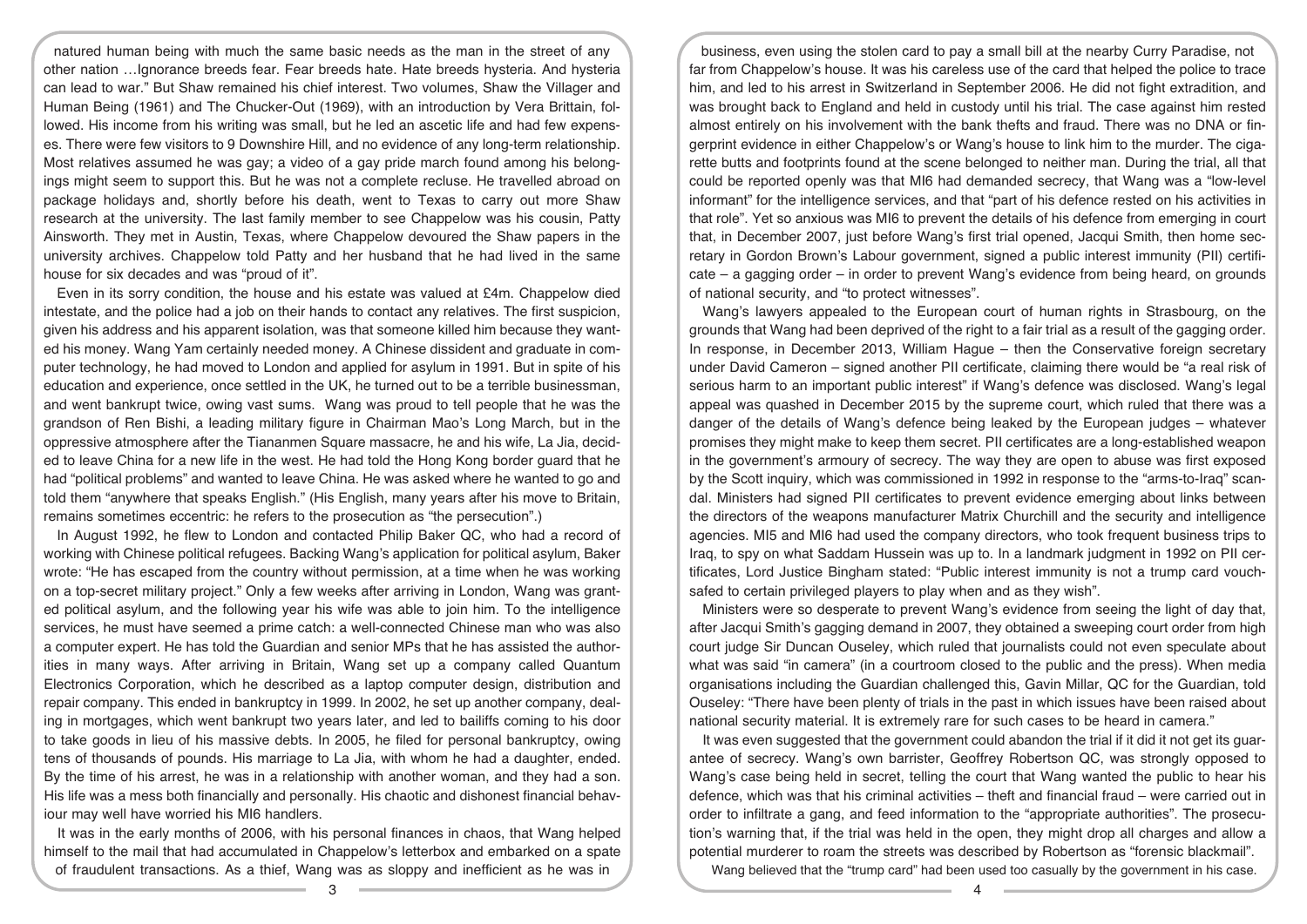He said that he felt "totally abandoned" by MI6. In 2013, he wrote to the Guardian from Whitemoor prison in Cambridgeshire, stating the grounds for his claims of innocence: "I believe the only way to my freedom is to let the public know my defence. No cover-up." In a later letter, he asked: "Do you remember 'Dreyfus affair' happening in 19s (sic) France? Cover-up never works but will backfire."

On 24 January 2014, the Guardian ran a story headlined "The author, the dissident and a trial held in secret". In it, we raised questions about the evidence, and the manner of its suppression. Within days, an email from a man called Jonathan Bean arrived. It said: "I read your article today with interest. I lived a few doors down from this back in 2006. The following Feb, I was in our house and heard a rustling in our porch. I opened the door to find a man with a knife going through our post. He pointed the knife at me and I shut the door. He then shouted through the door that he had been watching our house and knew that I had a wife and baby. He said if I called the police he would kill them. He waited in the porch for half an hour. I hid in the house but did not call the police until he had left. The police showed a strange lack of interest and just told me to change all my bank accounts. We then stayed with friends and moved to New York 2 weeks later. It is clear to me that there was a violent person or gang operating in the street, and the lack of police interest was very bizarre."

According to Bean's account, someone was burgling letterboxes in the same street, armed with a weapon, and threatening to kill if challenged. It is easy to imagine the effect that might have had on the jury in Wang's first trial, which was split on the murder charge. Bean agreed to meet Wang's lawyers in 2014, and his evidence was passed to the Criminal Cases Review Commission (CCRC), who investigated and referred the case back to the court of appeal in April 2016. The CCRC do not lightly refer cases: of 23,150 applications made to them in their 20 years of existence, only 636 have been referred to the court of appeal. (Of these, 421 have been granted.)

Meanwhile, another man, Peter Hall, on reading of the renewed interest in the case in the Camden New Journal in 2015, also got in touch with Wang's lawyers. Hall said that, between 2000 and 2006, he was a regular visitor to a place on Hampstead Heath known as the "spanking bench", and a participant in the sometimes violent sexual activities that went on there by night. At the time of the murder, in late 2006, he had seen Chappelow's photo in the press, and had recognised him as a regular visitor to the bench, whom he knew as "Allan". Hall took no action at the time, as Wang had already been arrested and the case seemed to be closed. But after reading the 2015 coverage, Hall contacted Wang's lawyers and told them that on two occasions he had seen Chappelow depart from the bench with much younger men. This raised another possibility for Wang's defence. If Chappelow did indeed meet strangers on the Heath, might he have brought one of them back to his house?

Both Bean and Hall agreed to give evidence at Wang's appeal. In July last year, Wang's case was heard by the court of appeal, led by Lord Thomas, sitting with Mr Justice Sweeney and Mrs Justice May. The appeal court thanked both Bean and Hall for their evidence but ruled that the trial jury had "clearly concluded that the web of activity undertaken by (Wang Yam) in relation to the deceased's identity and accounts was so thoroughly interwoven with the murder itself that he, and only he, could have been responsible for the latter". They said they could not find any respect in which the new evidence could have changed jurors' minds.

After the failure of the appeal, Hall contacted us to say that he had wanted to spell out exactly the sort of risks that men ran on the Heath, but the court had only wanted to hear about his meetings with Chappelow. Earlier this month, we met him in a cafe in north London. He told us that he felt he had only been able to tell half his story. "I was going to point out how dan-

gerous it can be on the Heath late at night, especially for people indulging in the activities I described," said Hall, a slim-built man of 69 who lives in Hornsey, north London, and worked in advertising and local government until his retirement. The "spanking bench" has, he explained, a worldwide reputation, and attracts both those who like to be spanked and those who like to inflict punishment. A few years prior to Chappelow's murder, another man Hall knew was beaten to death: "This man was a civil servant who was into heavy BDSM (bondage, domination, submission and masochism) and would ask men to beat him up. One night he met two men at the bench and was beaten so badly that he crawled into the undergrowth and died. Two men were subsequently convicted of his murder." Hall also mentioned the case of Mark Papazian, who was convicted in 2006 of the murder of a retired English teacher in his flat in Pond Street, two streets away from Downshire Hill. The jury at his trial was told that Papazian would search the Heath at night, looking for victims, because he fantasised about being a serial killer. In 2004, a man nicknamed "Gold Tooth" in the press, because of his distinctive capped tooth, was convicted of assault, theft and blackmail after a series of violent robberies on the Heath, and jailed for six years. Hall, who said he had taken part in BDSM activities in the past, believes Chappelow's death could well have been a sex encounter that ended in murder. He said that the wax burns and asphyxiation were indications of this kind of sexual encounter, and that he is surprised that the police did not look further into Chappelow's private life. "Most of the crimes that occur on the Heath at night go unreported for various reasons," said Hall. "This (Chappelow's murder) was very unlikely to have been a burglary gone wrong."

Despite what the appeal court said, the jury in the first trial "clearly concluded" nothing: they could not reach a verdict at all, and a small majority of them actually favoured acquittal. Their deliberations might have been very different if the evidence from both Jonathan Bean and Peter Hall had been available. "When I submitted the application to the CCRC, I was confident that the fresh evidence – particularly that obtained by the Guardian – would lead to a referral back to the court of appeal," said Kirsty Brimelow QC, who has represented Wang. "Evidence of a person stealing mail and threatening violence would have had a significant impact upon the jury. Also, the prosecution case focused on Mr Chappelow's life as a recluse who never went out, and could not have met his assailant other than surprising a mail thief. Evidence of another side to his life would have challenged this focus, and in my view may well have changed the verdict. There always must be potential for unfairness with secret hearings."

Geoffrey Robertson QC agrees. "Had the fresh evidence been available at the first trial, I do think it likely that Wang Yam would have been acquitted. I had, for example, raised the possibility of an assailant picked up on the Heath, but without the evidence that emerged years later that gave credence to the theory, consistent with some of the pathology, of a sadomasochistic ritual gone wrong. You cannot prove Wang Yam innocent – until someone confesses or they identify the DNA on the cigarettes – but doubts about his guilt are reasonable."

The crumbling house in which Chappelow was murdered was later bought by developers, who demolished it and rebuilt a home in the Regency style, complete with an indoor swimming pool, private cinema and staff quarters. It went on the market last year for £14.5m, and has since been sold. This week, a black Range Rover stands in its driveway, there is not a leaf out of place in the garden, and the immaculately painted letterbox has the word "Post" painted helpfully on it. All traces of Allan Chappelow are gone.

Letters of Support/Solidarity: Wang Yam A5928AL HMP Lowdham Grange Old Epperstone Road Lowdham NG14 7DA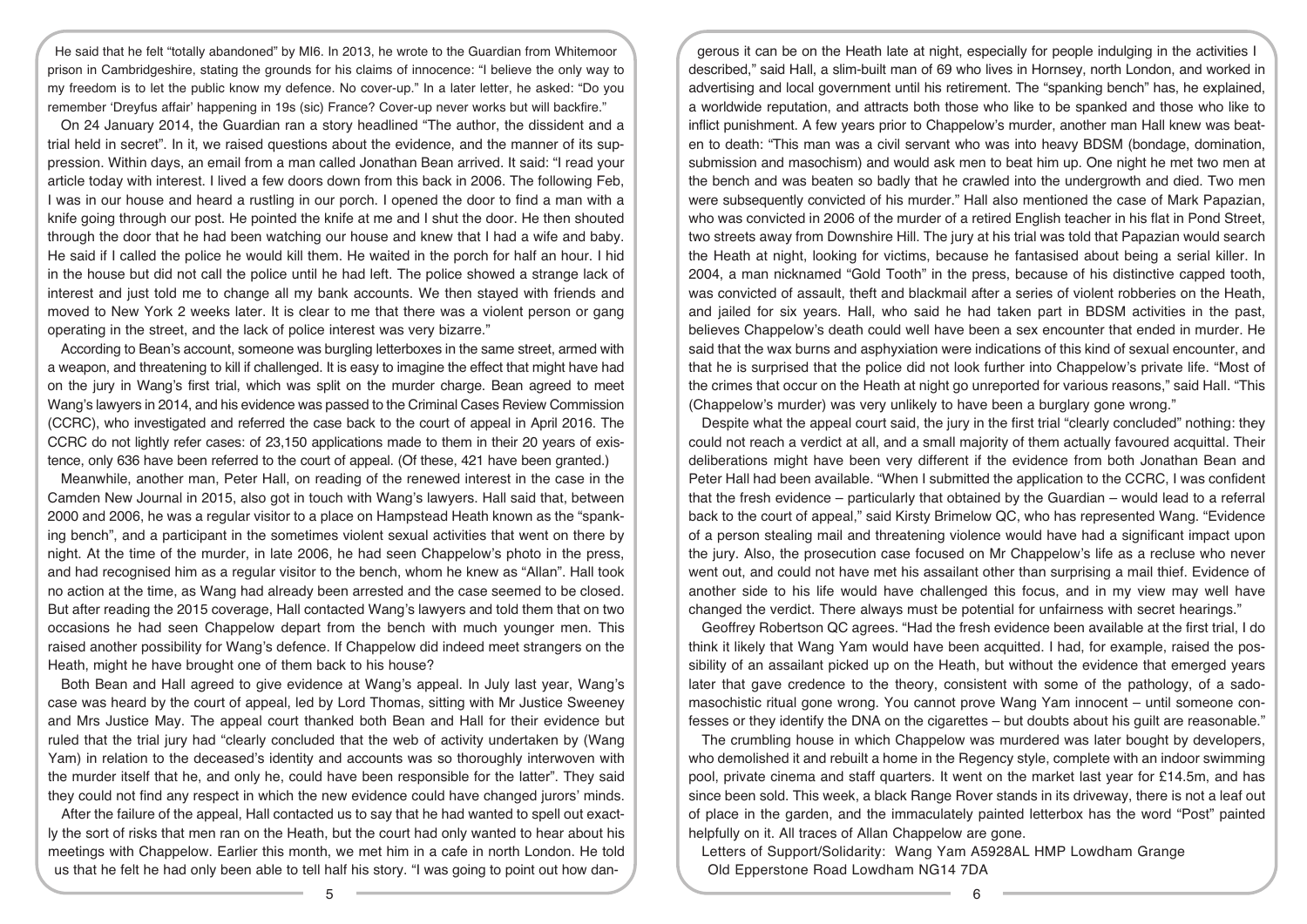### Italian Authorities Failed to Protect a Drug-Dependent Victim of a Child Prostitution Ring

In Chamber judgment1 in the case of V.C. v. Italy (application no. 54227/14) the European Court of Human Rights held, unanimously, that there had been: a violation of Articles 3 (prohibition of inhuman or degrading treatment) and 8 (right to respect for private and family life) of the European Convention on Human Rights. The case concerned a person who, as a minor suffering from alcohol and drug addiction, had been the victim of a child prostitution ring and gang rape. She complained that the Italian authorities had not taken all the necessary steps to protect her as a minor and the victim of a prostitution ring. The Court found in particular that the authorities had not acted with the necessary diligence and hadnot taken all reasonable measures in good time to prevent the abuses suffered by V.C. Although the criminal courts had acted promptly, the Youth Court and the social services had not taken any immediate protective measures, even though they had known that V.C. (aged 15 at the time) was vulnerable and that proceedings concerning her sexual exploitation and an investigation into the gang rape were ongoing.

Principal Facts: In April 2013 the applicant, V.C. an Italian national who was born in 1997 was at a party when the police arrived and seized drugs and alcohol. Her parents, when interviewed by the Rome public prosecutor's office, stated that their daughter suffered from drug addiction and psychological disorders and had been contacted via Facebook by a photographer wanting to take pornographic pictures. V.C. was also interviewed by the public prosecutor and refused to be placed in a specialist institution or a foster family. In June 2013 V.C.'s mother informed the public prosecutor that her daughter had again been contacted to appear in pornographic photographs. The prosecutor reported V.C.'s case to the Youth Court and applied to have urgent proceedings instituted with a view to placing her in a specialist facility. In December 2013 the court ruled that V.C. was to be placed in the care of social services and housed in a specialist institution for 12 months. The social services contacted the V.L. centre, which refused to admit her as it had no places available. In the meantime, during the night of 30 to 31 January 2014, V.C. was the victim of a gang rape. Two individuals are currently being tried for this offence.

In April 2014 the court ruled that V.C. was to be placed immediately in the Karisma centre. Subsequently, the centre asked for her to be transferred to a more appropriate facility, pointing out that its facilities were not suited to tackling drug-addiction problems. V.C. left the centre in September 2015 and returned to live with her parents. In December 2016 the social services reported that she had improved and that their intervention was no longer required. The court terminated the proceedings in January 2017. In November 2014 the Rome District Court found two suspects guilty of living on the earnings of prostitution, observing that they had put pressure on V.C. to engage in prostitution even though they were aware of her age. The court found that V.C. had been the victim of sexual exploitation from August to December 2013. The two convicted individuals were also ordered to pay damages to V.C., but she maintains that she has not received the sum awarded.

Decision of the Court: Articles 3 (prohibition of torture and inhuman or degrading treatment) and 8 (right to respect for private and family life). The Court found that the violent treatment suffered by V.C. fell within the scope of Article 3 of the Convention and amounted to interference with her right to respect for her physical integrity, as guaranteed by Article 8. It therefore concluded that the main question arising in this case was whether the authorities had taken all the necessary steps to prevent the violence to which V.C. had been exposed and to protect her physical integrity.

1. Were the authorities aware of V.C.'s vulnerable situation? The Court found that the national authorities had been aware of V.C.'s vulnerable situation and the real and immediate risk she faced. From April 2013 they had known of her erratic conduct, since the public

prosecutor at the Youth Court had been alerted to the fact that she had been found in possession of alcohol and drugs. Furthermore, in May and June 2013 the girl's parents had informed the authorities of their daughter's state of distress. They had also mentioned the risk, supported by documentary evidence, of her falling into a prostitution ring.

2. Did the authorities take all reasonable steps to protect V.C.? The Court noted that the criminal courts had acted promptly, but that the Youth Court and the social services had not taken any immediate protective measures, even though they had been aware that V.C. (then aged 15) was vulnerable and that proceedings concerning her sexual exploitation and an investigation into the gang rape were ongoing. The authorities had therefore not carried out any assessment of the risks faced by V.C., for the following reasons in particular.

Firstly, although the public prosecutor had applied on 2 July 2013 to have urgent proceedings instituted and to have V.C. placed in a specialist facility and in the care of social services, the Youth Court had taken more than four months to reach its decision. During that period, the girl had been the victim of sexual exploitation.

Secondly, following the Youth Court's decision in December 2013, the social services had taken more than four months to implement the order for V.C.'s placement in care, despite the requests to that effect by her parents and two urgent requests from the Youth Court for information. In the meantime, the girl had been the victim of gang rape.

Thirdly, having regard to the conduct of the social services in failing to attend the hearings and the time they had taken to find an institution to house V.C. – despite the urgent nature of the request by the president of the Youth Court – the Court found that there had been a real lack of involvement on the part of those services in implementing the Youth Court's decision. The national authorities had had a duty to take account of V.C.'s situation of particular psychological and physical vulnerability and to assess it accordingly by taking prompt and appropriate protective measures. Consequently, the authorities had not acted with the necessary diligence and had not taken all reasonable measures in good time to prevent the abuses suffered by V.C. There had therefore been a violation of Articles 3 and 8 of the Convention. Article 41 (just satisfaction): The Court held that Italy was to pay the applicant 30,000 euros (EUR) in respect of non-pecuniary damage and EUR 10,000 in respect of costs and expenses.

#### Compensation Paid After Man on Suicide Watch Suffers Severe Brain Injury

Leigh Day Solicitors: A man who suffered brain damage after he was allowed to hang himself while on suicide watch at a London hospital has been awarded compensation. The out of court settlement was reached after the man, who is in his late 40s, and who we shall refer to as 'E' in order to protect his identity, suffered severe brain injuries after he tried to hang himself while he was left alone at a hospital in East London; this was despite being placed on a continuous observation suicide watch. Prior to the incident, E had developed paranoid symptoms and had previously been hospitalised for his own safety under the Mental Health Act. E was admitted to the East London hospital in February 2005 with identified risks of suicide and self harm. As a result all staff were advised not to leave E unsupervised at any time and with any objects that he could use to harm himself. E's family had also explained to hospital staff that E was a danger to himself and they were assured that he would be constantly monitored.

During E's first evening at the hospital he was left unattended and attempted to hang himself. When he was discovered, E was barely conscious and was in cardiac arrest. Following emergency medical treatment E survived but was left with a severe brain injury which initially left him in a vegetative medical condition. E remained in hospital for over a year undergoing rehabil-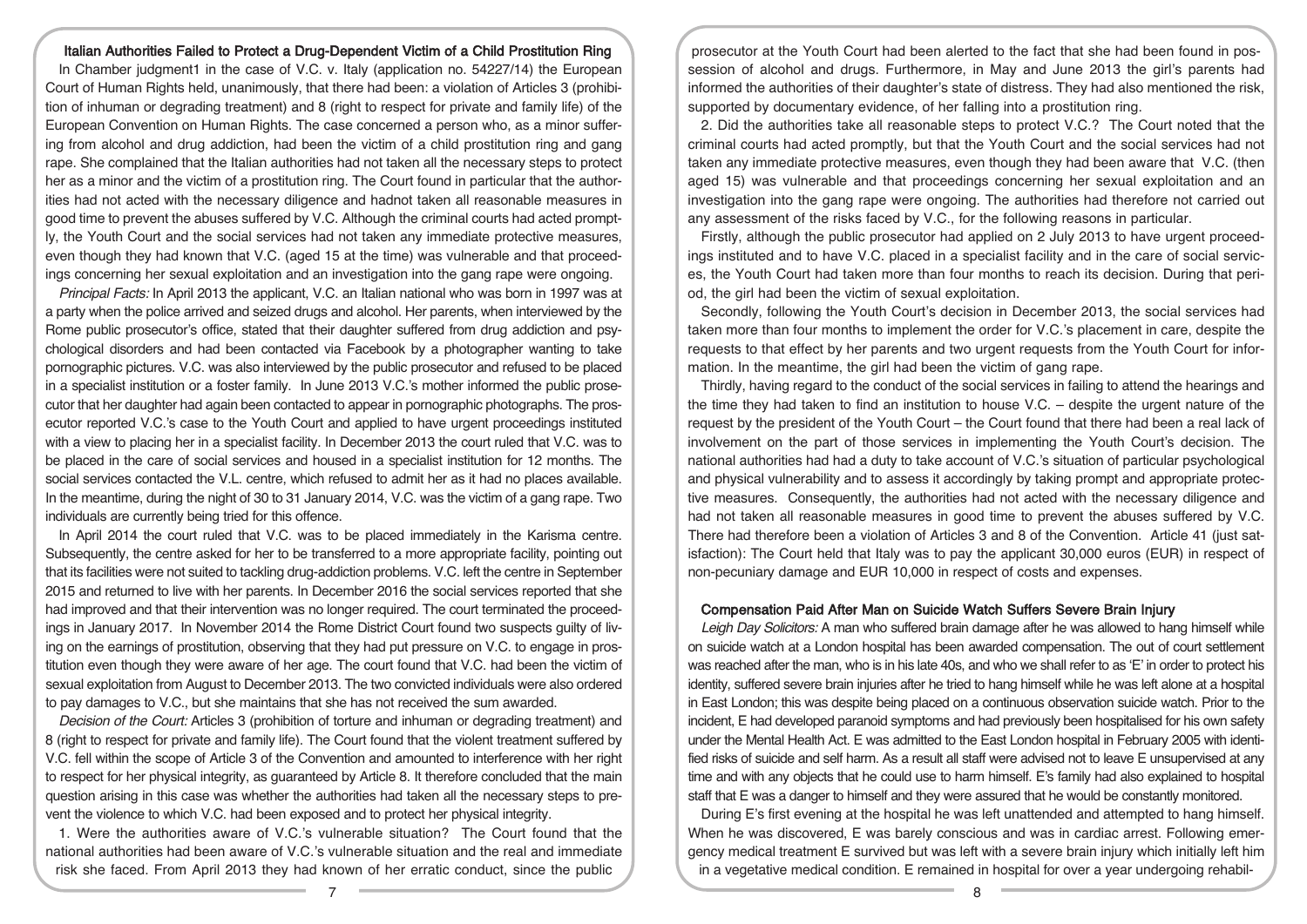itation and, although there was some improvement, when he was discharged he was still suffering severe impairments to his speech, movement and basic brain function. This left him dependent on the support of close family members for almost all areas of his life. In 2013, the Defendant Trust accepted liability and apologised to the family of E for failing to place him under constant observation, however, it has taken another four years to agree the appropriate level of compensation. E's litigation friend and family member, known as 'K', said the therapies and care that E can now access following the successful claim for compensation has had a hugely positive impact on his quality of life. She said: "It is commonly assumed that after ten years a brain injury would have made all the progress it was capable of, but by simply moving E to more appropriate accommodation he seems more connected, aware, and there is a brightness in his eyes where you can see he is genuinely happy. "Thanks to the therapies he can now access you can see E's improvement on a daily basis."

Medical negligence solicitor Sarah Campbell from law firm Leigh Day, who represented E and his family in the closing stages of the claim, said: "It has been a real privilege to work with E and his family on this complex and demanding case. "One of the most rewarding aspects has been to see the positive effect on E after taking part in neurologic music therapy. E's ability to engage and communicate with his therapist through music-making has been wonderful to see, particularly when he was thought by some of the medical experts assessing him to have been left with little or no ability to communicate reliably. "While the trust accepted liability and apologised to E and his family in 2013, the four years it has taken to agree the correct level of compensation to provide E with the round the clock care and support he needs has been a very difficult time for all those closest to E. "I am pleased that we have now brought that period to a close safe in the knowledge that we have been able to secure the necessary compensation to enable E to live as fulfilling a life as possible despite his entirely avoidable injuries" The legal team at Leigh Day worked with Robin Oppenheim QC from Doughty Street Chambers on E's case.

#### Hatton Garden Raiders Must Pay Back Over £6m, Judge Rules

Caroline Davies, Guardian: The four ringleaders jailed for the audacious Hatton Garden raid must pay back more than £6m between them or each serve another seven years in prison, a judge has ruled. The burglars, who ransacked 73 safety deposit boxes after drilling a hole in the wall of an underground vault in London's jewellery quarter three years ago, were ordered to pay back the money at a confiscation ruling at Woolwich crown court on Tuesday 30/01/2018. The men, career criminals who are all over 60 years of age, staged the raid on Hatton Garden Safe Deposit in 2015 over the Easter bank holiday weekend. If they fail to pay back the money it could mean that some of them, who are unwell, die in prison.

Judge Christopher Kinch QC said each jointly benefited from the £13.69m raid of cash, gold and precious stones. The confiscation orders were based on their "available assets" – the £6,447,079.50 that they are estimated to jointly still have derived directly or indirectly from the heist, plus extra sums dependent on their personal circumstances. John "Kenny" Collins, 77, of Islington, north London, Daniel Jones, 63, of Enfield, north London, and Terry Perkins, 69, also of Enfield, are serving sevenyear sentences, while Brian Reader, 78, of Dartford, Kent, is serving six years and three months. Collins was ordered to pay £7,686,039 after the court heard he had assets in "liquid form" and property in this jurisdiction and abroad. Perkins was told he must pay £6,526,571 and Jones was ordered to pay £6,649,827. Reader, who was not in court, was told he must pay back £6,644,951, including the sale of his £639,800 home and development land worth £533,000.

Although the total amount of the orders is £27.5m, in reality the four only have to repay the £6.45m between them, plus their individually assessed amounts. If either Collins, Jones, Perkins or Reader pay the total £6.45m it will be treated as a payment to each co-defendant's confiscation order. If the confiscation order money is paid in full, then nearly £12m will have been paid or restored, including about £3.6m of property that has already been seized and returned to victims of the burglary. The judge said: "A number of these defendants are not only of a certain age, but have in some cases serious health problems. "But, as a matter of principle and policy, it is very difficult to endorse any approach that there is particular treatment for someone who chooses to go out and commit offences at the advanced stage of their lives that some of these defendants were." Tom Wainwright, representing Reader, said his client's sentence "does not have to be very long for it to mean, in reality, he will serve the rest of his life in custody". The gang used a diamond-tipped drill to bore a hole in the 50cm-thick concrete vault wall. Many of the losers from the heist were small independent jewellers, including those who were keeping stock for their retirement.

#### Collapsed Trial Woman Says She Gave Birth 'Alone' in Prison

BBC News: A woman held in custody for more than 13 months before her trial collapsed has told the BBC she hopes someone will be punished for the failures which led to her giving birth in prison. The trial of Petruta-Cristina Bosoanca - held on trafficking and prostitution charges - was stopped after evidence cast doubt on the complainant's story. Ms Bosoanca, 25, was arrested in December 2016 and was released from HMP Bronzefield on Monday 29th January 2018. She said it was "very difficult" giving birth five months ago to her baby boy, Christian. "There was no-one with me," she said. "In the moments when I was supposed to be happy, I was happy but unhappy at the same time." The trial of Adrian Iordan, Anisoara Lautaru and Ms Bosoanca was stopped on its 17th day, after the complainant in the case had been crossexamined. Some 65,000 lines of text messages were disclosed to the defence on day two. Ms Bosoanca said she repeatedly insisted she was not guilty and that she "needed to show" it. "I knew it, at the beginning I asked for my phone, I asked for the pictures, CCTV, I asked for everything but they (didn't) care," she said. Ms Bosoanca's question now is: "Why they don't discover everything earlier? I was waiting for them to see the truth. They were incompetent all of them," she added. "They kept me far away from my family, from my son."

A senior prosecutor apologised to the court and said the CPS's handling of the case had "fallen below standard". The defendants were accused of conspiring to traffic a young woman to the UK from Romania for the purpose of prostitution. The complainant claimed she had been trafficked and forced into prostitution by the three defendants and had become pregnant after being raped in the UK. It later emerged the woman was already pregnant when she entered the country in 2016, when she was examined three days after the arrest of Ms Bosoanca.

At London's Wood Green Crown Court, Judge Perrins said the defence had requested medical evidence about the pregnancy as long ago as August 2017 and had been repeatedly told that no such medical evidence existed. This repeated failure to properly disclose the police doctor's report was, said the judge, "one of the more serious failings identified in this case and requires further explanation". Facebook messages also showed that the complainant had been discussing the pregnancy and the identity of the father of her child with friends.

The BBC understands that relevant social media material was known to the police from January 2017 but was not disclosed until December 2017. Defence lawyers working through the disclosed evidence said it would have taken four days' solid work to find evidence that undermined the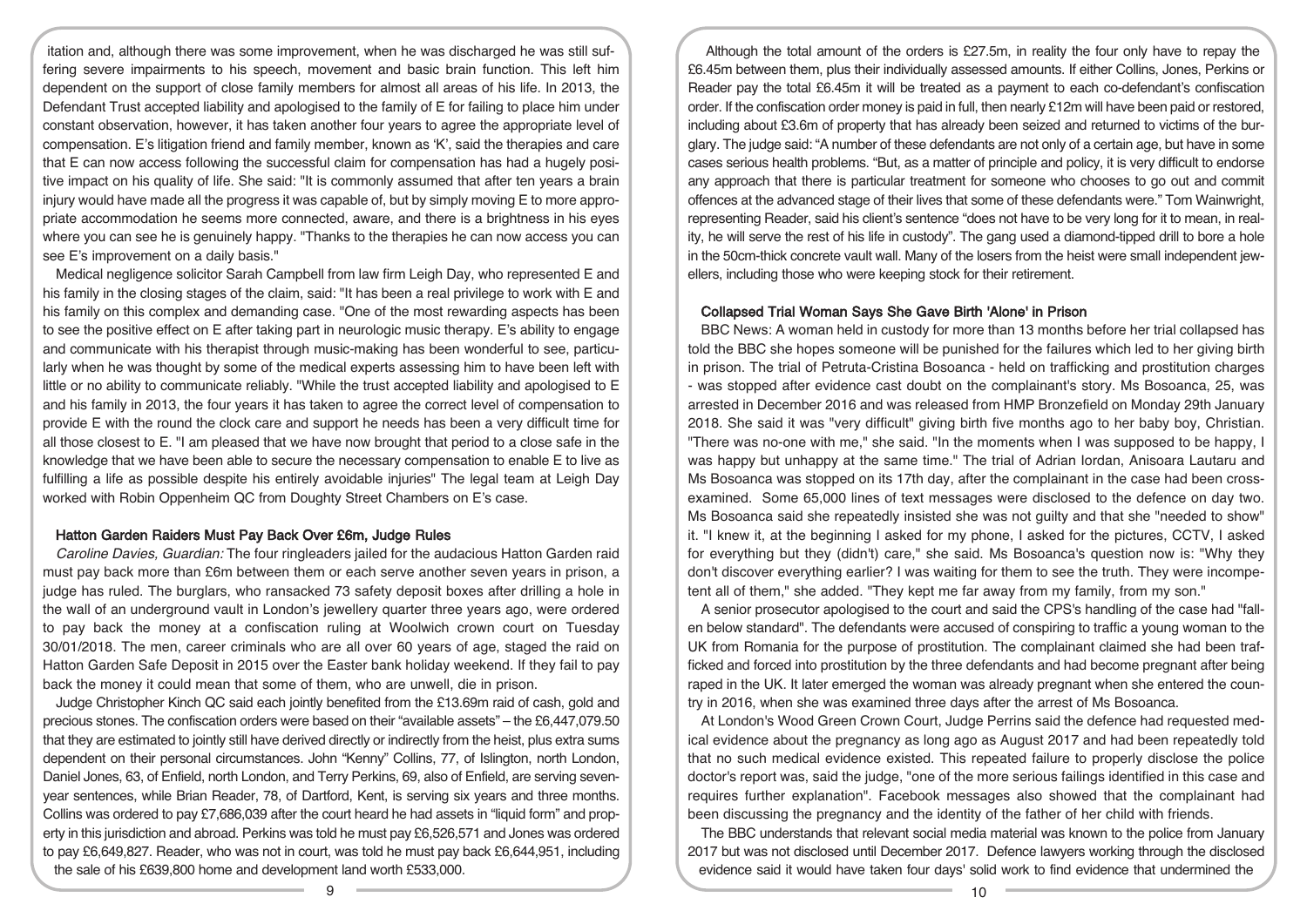prosecution case in the disclosed material. Ms Lautaru was arrested in March 2017. The 19 year-old was remanded in custody for most of the time since then. Following the collapse of the case on Friday, a CPS spokesman said: "We are concerned by the outcome of the case and the comments of the judge today. "It is clear there have been failings in this case, and it is being reviewed by senior CPS lawyers as a matter of urgency." The CPS had previously said it would review the case and the judge said he would refer the case to the director of public prosecutions.

#### UK Mass Digital Surveillance Regime Ruled Unlawful

Alan Travis, Guardian: Appeal court judges have ruled the government's mass digital surveillance regime unlawful in a case brought by the Labour deputy leader, Tom Watson. Liberty, the human rights campaign group which represented Watson in the case, said the ruling meant significant parts of theInvestigatory Powers Act 2016 – known as the snooper's charter – are effectively unlawful and must be urgently changed. The government defended its use of communications data to fight serious and organised crime and said that the judgment related to out of date legislation. Minister Ben Wallace said that it would not affect the way law enforcement would tackle crime. The court of appeal ruling on Tuesday 30/01/2018, said the powers in the Data Retention and Investigatory Powers Act 2014, which paved the way for the snooper's charter legislation, did not restrict the accessing of confidential personal phone and web browsing records to investigations of serious crime, and allowed police and other public bodies to authorise their own access without adequate oversight. The three judges said Dripa was "inconsistent with EU law" because of this lack of safeguards, including the absence of "prior review by a court or independent administrative authority".

Responding to the ruling, Watson said: "This legislation was flawed from the start. It was rushed through parliament just before recess without proper parliamentary scrutiny. "The government must now bring forward changes to the Investigatory Powers Act to ensure that hundreds of thousands of people, many of whom are innocent victims or witnesses to crime, are protected by a system of independent approval for access to communications data. I'm proud to have played my part in safeguarding citizens' fundamental rights." Martha Spurrier, the director of Liberty, said: "Yet again a UK court has ruled the government's extreme mass surveillance regime unlawful. This judgement tells ministers in crystal clear terms that they are breaching the public's human rights." She said no politician was above the law. "When will the government stop bartering with judges and start drawing up a surveillance law that upholds our democratic freedoms?"

The Home Office announced a series of safeguards in November in anticipation of the ruling. They include removing the power of self-authorisation for senior police officers and requiring approval for requests for confidential communications data to be granted by the new investigatory powers commissioner. Watson and other campaigners said the safeguards were "half-baked" and did not go far enough. The judges, headed by Sir Geoffrey Vos, declined to rule on the Home Office claim that the more rigorous "Watson safeguards" were not necessary for the use of bulk communications data for wider national security purposes. The judges said the appeal court did not need to rule on this point because it had already been referred to the European court of justice in a case which is due to be heard in February. Watson launched his legal challenge in 2014 in partnership with David Davis, who withdrew when he entered the government as Brexit secretary in 2016. The European court of justice ruled in December 2016 that the "general and indiscriminate retention" of confidential personal communications data was unlawful without safeguards, including independent judicial authorisation.Security minister Ben Wallace responded to the ruling saying: "Communications

data is used in the vast majority of serious and organised crime prosecutions and has been used in every major security service counter-terrorism investigation over the last decade. It is often the only way to identify paedophiles involved in online child abuse as it can be used to find where and when these horrendous crimes have taken place." He said the judgment related to legislation which was no longer in force and did not change the way in which law enforcement agencies could detect and disrupt crimes. "We had already announced that we would be amending the Investigatory Powers Act to address the two areas in which the court of appeal has found against the previous data retention regime. We welcome the fact that the court of appeal ruling does not undermine the regime and we will continue to defend these vital powers, which Parliament agreed were necessary in 2016, in ongoing litigation," he said.

#### Death of Emily Hartley - Lack of Professionalism and Failures in Care at HMP New Hall

The inquest into the self-inflicted death of Emily Hartley has concluded with the jury finding a lack of professionalism at HMP New Hall, including in the implementation of suicide and self-harm procedures (ACCT\*), contributed to the 21 year old's death on 23 April 2016. She was the youngest of 22 women to die in women's prisons in 2016, the highest annual number of deaths on record. Including Emily, there have been five deaths in HMP New Hall since 2016. Emily had been remanded in custody in May 2015 after she set fire to herself, her bed and curtains. She had a history of serious mental ill health including self-harm, suicide attempts and drug addiction. This was her first time in prison. Emily's death took place behind the building where exercise took place, in an out of bounds area. It took prison staff two and half hours to notice that she had gone missing and to find her body, despite the fact that she should have been checked every half an hour because she was considered at risk. The inquest jury believed at the time of sentencing, New Hall prison was an appropriate place of detention. However they concluded the deterioration in Emily's mental state from January 2016 should have sparked a review and a move to a therapeutic unit, which would have been more appropriate.

In their conclusions, the jury also found: \* The failure to apply the ACCT process was a contributing factor to Emily's death. \* A lack of professionalism in the implementation of the ACCT process, with insufficient importance given to the procedure by some staff. \* An absence of meaningful physical checks in the days leading up to Emily's death which contributed to the deterioration of her mental health. \* A lack of professionalism by some staff in the 'care and support' unit of the prison (Holly Ward) where Emily was held, whose behaviour could have been perceived as bullying by Emily. Further demonstrated by contradictory evidence given by these staff at the inquest, which they found to be "fictional". \* The exercise yard where Emily died was not fit for purpose, and risk assessments should easily have identified that prisoners could disappear from view.

The Inquest also heard that when Emily left for exercise on the day of her death, she had tried to take an envelope with her but this was confiscated. Her family asked again and again about what it contained, but documents including its contents were only supplied three weeks before the Inquest began. Included was a heart wrenching letter to her family, including her wishes for songs to be played at her funeral: nine months too late. The jury expressed compassion towards Emily's family regarding this failing by the West Yorkshire Police, who cleared Emily's prison room after her death. Emily's family said: "Whilst we were shocked to find Emily sent to prison, the one consolation was that we believed she would be kept safe." Deborah Coles, Director of INQUEST said: "This inquest is a damning indictment of a justice system that criminalises women for being mentally ill. For decades, recommendations from investigations, inquests and the Corston review have not been acted upon. This inquest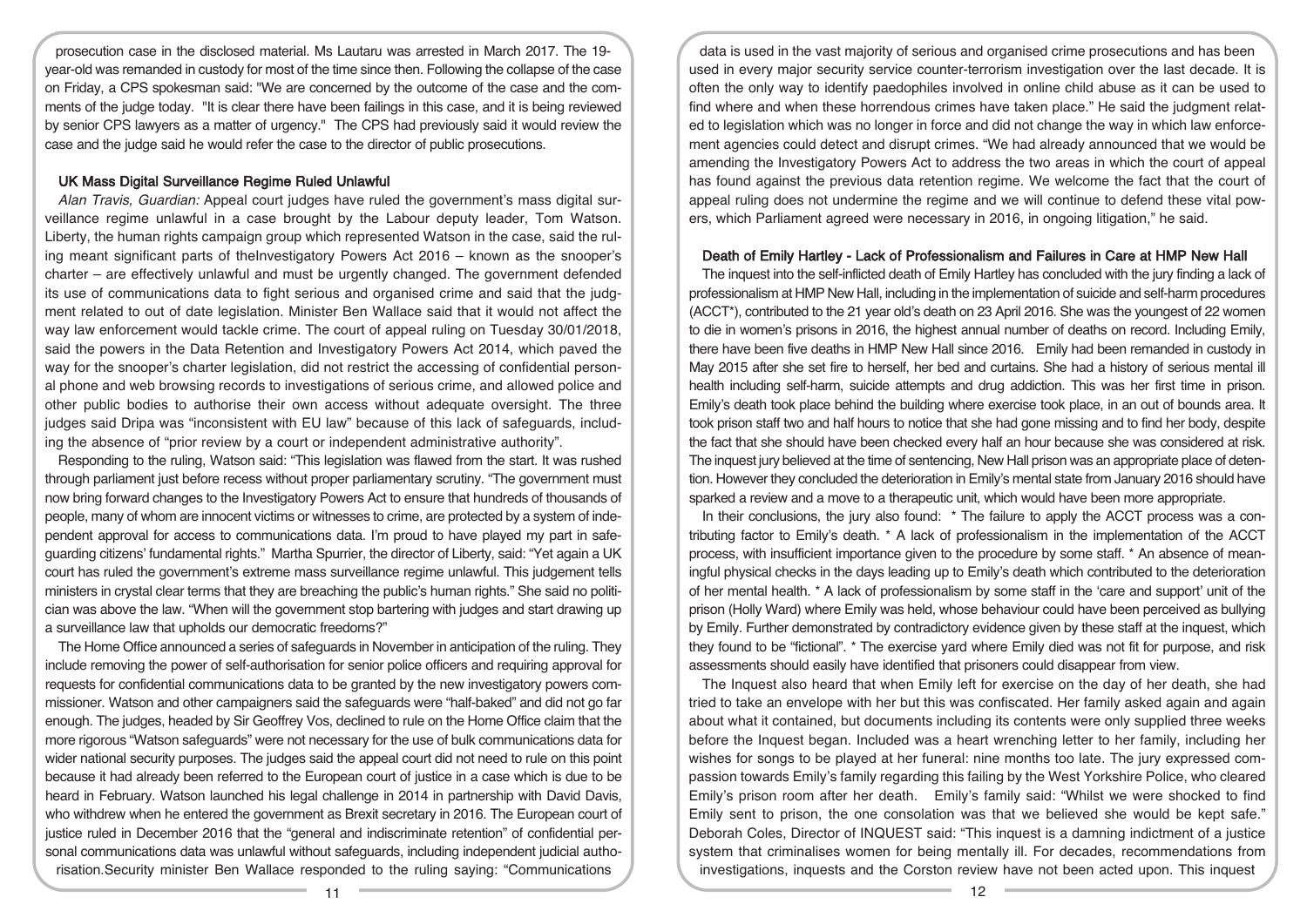adds to the plethora of evidence about the dangers of imprisonment for women, and the need to invest in community services that can address mental ill health and addiction. Ten years ago to the day, at the inquest of Petra Blanksby the very same coroner read out remarkably similar conclusions. Petra was 19 and died at HMP New Hall in 2003; she had also been imprisoned for arson. The coroner urged the prison and health service to invest in therapeutic settings. Yet nothing has changed. This a life or death issue for public policy, which government cannot continue to ignore."

Ruth Bundey of Harrison Bundey solicitors who represented the family said: "Emily's constant struggle to cope with prison and with her mental health issues led her to self- harm again and again by cutting. But her behaviour dramatically escalated 8 days before her death when she used a ligature and showed a mental health nurse a 'suicide file' with a letter for 'who finds me.' This development, showing a dangerous move from 'impulsive' actions to planning for death, was insufficiently shared with staff responsible for her care." The jury agreed.

#### Prisoner Granted Resettlement Overnight Release (ROR)

Prisoners Advice Service (PAS) received a request for help from prisoner A, a woman who was at risk of being released homeless three weeks hence. Her application for Resettlement Overnight Release (ROR) to see her four children and sort out accommodation for her upcoming release had been refused by the prison. Without accommodation, she could not be reunited with her children upon release. The prisoner's concern to be with her children and resume her role as their sole carer was acute as one of her daughters was undergoing tests for a terminal illness. PAS' Caseworker wrote to the prison challenging the legality of its policy to deny ROR in the last 28 days of sentence, and their failure to consider the rights, and best interests, of the children. Within 24 hours of PAS' intervention, the prison reversed its decision and granted ROR to the prisoner.

Prisoner B, serving a life sentence, had been in prison for 12 years beyond her tariff (minimum custodial period) and was applying to the Parole Board to be transferred to an open prison. She had a history of suffering from severe anxiety prior to Parole Board hearings but had worked very hard at addressing her mental health difficulties over the last two years. By attending one-to-one psychology appointments on a regular basis, she had become better able to manage her stress levels. Having established a relationship with her, it was possible to provide her with support and reassurance throughout the process, particularly leading up to the hearing. PAS represented her at the hearing and helped her satisfy the panel that she could be safely managed in an open setting. As a result, she has now been transferred to an open prison.

Our Community Care Caseworker recently assisted disabled, terminally ill prisoner, C, who was serving a short sentence. Although he was a Category C (lower security classification) prisoner, he was being held in a Category B (higher security) prison - as it was deemed better suited to meet his health needs. Even so, the care he received was woefully inadequate. He was placed upstairs and therefore could not leave his cell or even go outside for fresh air. He also required a special diet to avoid potentially choking, but the food provided was not appropriate for his condition. Our Caseworker sent a pre-action letter to Government Solicitors. This resulted in him being moved to a Category C prison. She then made categorisation representations which got him de-categorised to Category D (lowest security). However, the prison refused to transfer him, claiming that his medical needs needed him to be on medical hold. We eventually resolved this through correspondence and he is now finally in a Category D (open conditions) prison, with suitable medical facilities.

#### Immigration Detention – Deadly and Punitive

Nicki Jameson & Lucy Roberts, (FRFI): On 20 January 2018, Nottingham Revolutionery Communist Group (RCG) comrades supported a demonstration at Morton Hall Immigration Removal Centre (IRC). The demonstration was bigger than previous ones, with groups from London, Nottingham, Leeds, Sheffield and Manchester attending. Protesters included former detainees of Morton Hall and other IRCs. At earlier demonstrations protesters were able to march around the perimeter of the IRC, shouting their solidarity to the detainees inside; however on this occasion they were prevented by a heavy police presence. The police had erected fences and used cameras and a drone to observe the demonstration. There were four deaths in Morton Hall in the year up to November 2017, and the increased police presence suggests that the state is concerned about abuse in the IRC being highlighted by such protests.

The detainees who died at Morton Hall were: • 6 December 2016 - Bai Ahmed Kabia (49), from Sierra Leone, died in hospital, having been in immigration detention for two years after serving seven and a half months in a criminal prison for fraud offences. He had lived in Britain for 27 years. • 11 January 2017 - Lukasz Debowski (27), from Poland, took his own life. • 2 October 2017 - Carlington Spencer (38), from Jamaica died following a stroke. In a letter to the Glasgow Unity centre, Morton Hall detainees stated that medical staff failed to treat him properly and clinical negligence was a factor in his death. • 19 December 2017 - Arim Bakar, aged 27, from Iraq, appears to have taken his own life. During the same period there were four other deaths in IRCs - one each at Colnbrook and Harmondworth, both situated near to Heathrow airport, one at The Verne in Dorset, and one at Dungavel, South Lanarkshire.

Immigration Prisons: There are currently eight operational IRCs in England and one in Scotland. In 2016 the Home Office announced that the latter would close but reversed this decision in 2017, having failed to get planning permission from Renfrewshire Council for a replacement 'short-term holding facility' near Glasgow Airport. There are already such 'facilities' at Manchester Airport and Larne in the north of Ireland. Last year the Home Office announced that in 2018 The Verne in Dorset will return to being a criminal prison, a function it fulfilled for 55 years before becoming an IRC in 2014. Like The Verne, Morton Hall is a former prison, which is still managed by the Prison Service and staffed by members of the Prison Officers Association. The remaining IRCs are contracted to private companies, which have rightly received significant criticism for their mistreatment of detainees as they scramble to obtain lucrative government contracts at the lowest cost to themselves; however it is worth noting that of the eight deaths listed above, five occurred in state-managed prisons. Since 1993 when Campsfield House became Britain's first privately-run IRC, there have been repeated changes of management, as companies fall in and out of favour with the government, undercut or swallow up one another, rebrand or move into 'custodial services' from other areas of the 'service industry'. Currently Mitie runs three IRCs, G4S two, Serco and GEO one each. Contracting out has accompanied a massive expansion in the immigration detention estate: in 1993 there were 250 places available, rising to 2,665 by the end of 2009 and 3,915 at the start of 2015.

The numbers of people held in immigration detention have dropped slightly since 2015, following the publication of a damning report by the All-Party Parliamentary Groups on Refugees and Migration into Britain's over-use of indefinite immigration detention. However they are still frighteningly high. On 14 December 2017, Amnesty International published a report entitled: A matter of routine: the use of immigration detention in the UK, which concludes that detention is used 'as a matter of default and convenience', causing significant harm to detainees and their families, and recommends a reduction in the use of detention, including by introducing a statutory time limit and